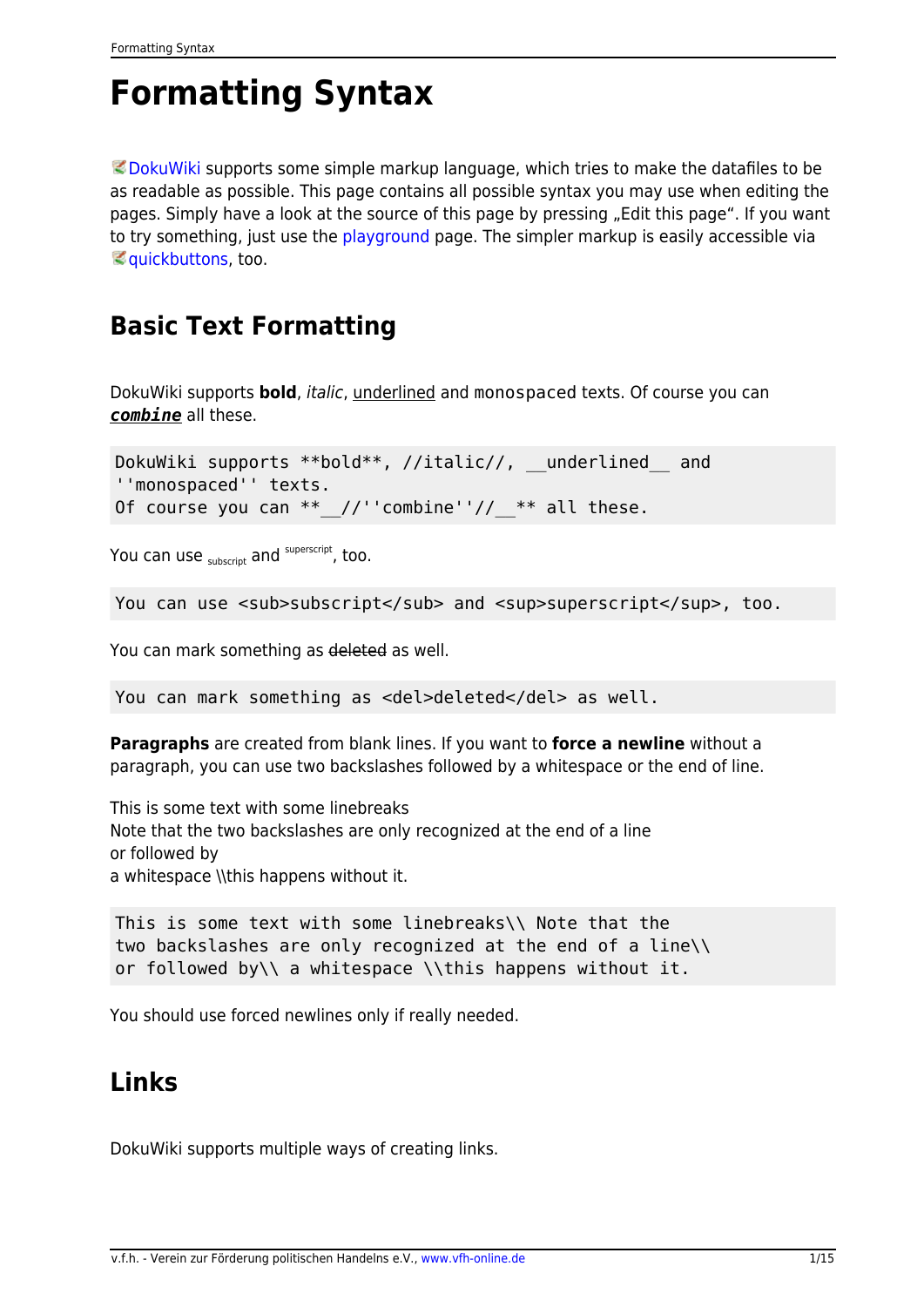#### **External**

External links are recognized automagically:<http://www.google.com>or simply [www.google.com](http://www.google.com) - You can set the link text as well: [This Link points to google.](http://www.google.com) Email addresses like this one: [andi@splitbrain.org](mailto:andi@splitbrain.org) are recognized, too.

DokuWiki supports multiple ways of creating links. External links are recognized automagically: http://www.google.com or simply www.google.com - You can set link text as well: [[http://www.google.com|This Link points to google]]. Email addresses like this one: <andi@splitbrain.org> are recognized, too.

#### <span id="page-1-0"></span>**Internal**

Internal links are created by using square brackets. You can either just give a [pagename](https://intern.vfh-online.de/wiki/pagename) or use an additional [link text.](https://intern.vfh-online.de/wiki/pagename)

Internal links are created by using square brackets. You can either just give a [[pagename]] or use an additional [[pagename|link text]].

[Wiki pagenames](https://www.dokuwiki.org/pagename) are converted to lowercase automatically, special characters are not allowed.

You can use [namespaces](https://intern.vfh-online.de/some/namespaces) by using a colon in the pagename.

You can use [[some:namespaces]] by using a colon in the pagename.

For details about namespaces see chamespaces.

Linking to a specific section is possible, too. Just add the section name behind a hash character as known from HTML. This links to [this Section.](#page-1-0)

This links to [[syntax#internal|this Section]].

Notes:

- Links to [existing pages](#page-0-0) are shown in a different style from [nonexisting](https://intern.vfh-online.de/wiki/nonexisting) ones.
- DokuWiki does not use W [CamelCase](https://en.wikipedia.org/wiki/CamelCase) to automatically create links by default, but this behavior can be enabled in the  $\leq$  [config](https://www.dokuwiki.org/config) file. Hint: If DokuWiki is a link, then it's enabled.
- When a section's heading is changed, its bookmark changes, too. So don't rely on section linking too much.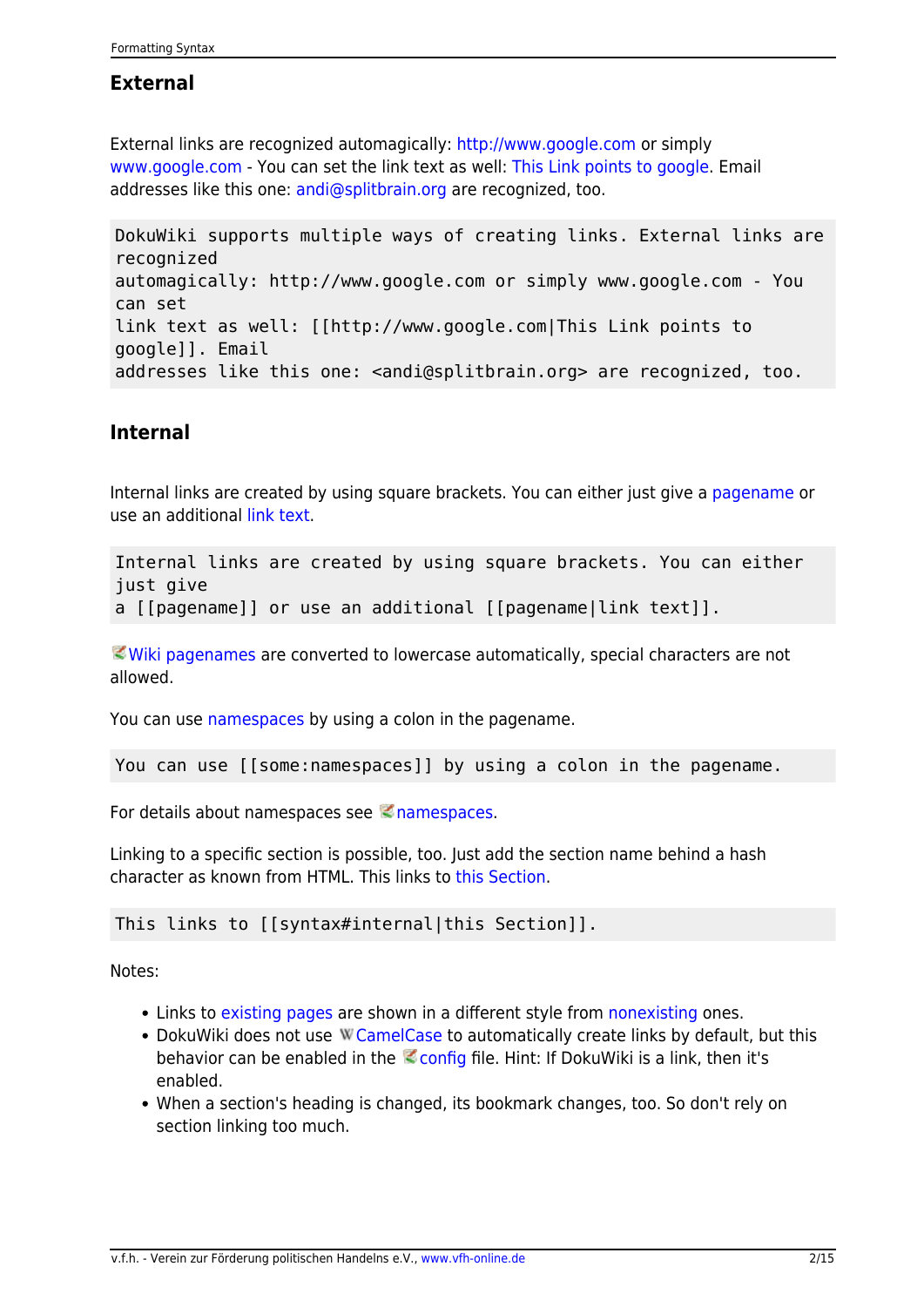#### **Interwiki**

DokuWiki supports **Interwiki links.** These are quick links to other Wikis. For example this is a link to Wikipedia's page about Wikis: W[Wiki.](https://en.wikipedia.org/wiki/Wiki)

DokuWiki supports [[doku>Interwiki]] links. These are quick links to other Wikis. For example this is a link to Wikipedia's page about Wikis: [[wp>Wiki]].

#### **Windows Shares**

Windows shares like [this](#page--1-0) are recognized, too. Please note that these only make sense in a homogeneous user group like a corporate W[Intranet](https://en.wikipedia.org/wiki/Intranet).

Windows Shares like  $\lceil \frac{\text{sharp}}{\text{sharp}} \rceil$  are recognized, too.

Notes:

- For security reasons direct browsing of windows shares only works in Microsoft Internet Explorer per default (and only in the "local zone").
- For Mozilla and Firefox it can be enabled through different workaround mentioned in the [Mozilla Knowledge Base](http://kb.mozillazine.org/Links_to_local_pages_do_not_work). However, there will still be a JavaScript warning about trying to open a Windows Share. To remove this warning (for all users), put the following line in conf/lang/en/lang.php (more details at  $\leq$  [localization\)](https://www.dokuwiki.org/localization#changing_some_localized_texts_and_strings_in_your_installation):

[conf/lang/en/lang.php](https://intern.vfh-online.de/_export/code/wiki/syntax?codeblock=0)

```
<?php
/**
  * Customization of the english language file
  * Copy only the strings that needs to be modified
  */
$lang['js']['nosmblinks'] = '';
```
#### <span id="page-2-0"></span>**Image Links**

You can also use an image to link to another internal or external page by combining the syntax for links and [images](#page--1-0) (see below) like this:

```
[[http://php.net|{{wiki:dokuwiki-128.png}}]]
```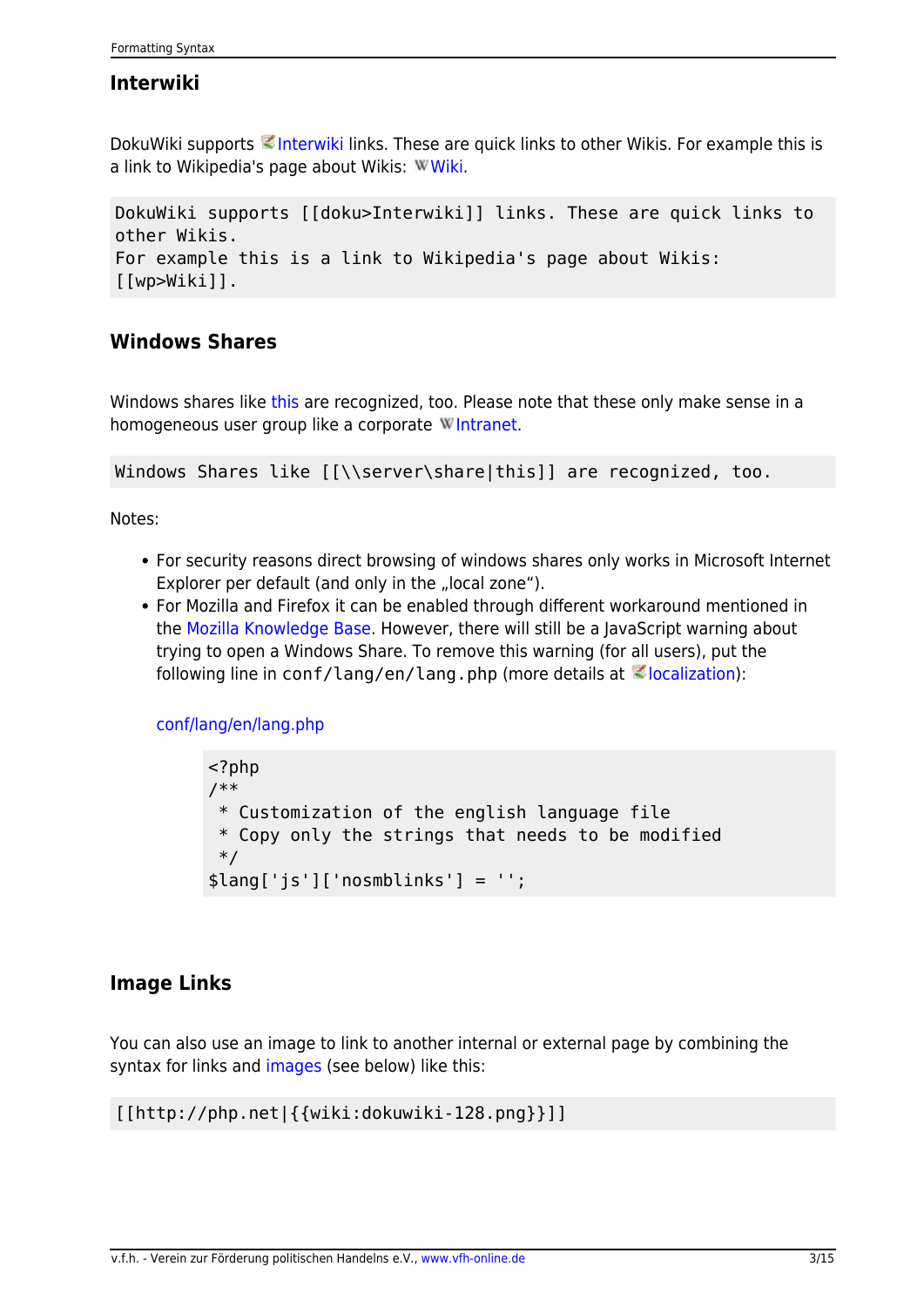

Please note: The image formatting is the only formatting syntax accepted in link names.

The whole [image](#page--1-0) and [link](#page-0-1) syntax is supported (including image resizing, internal and external images and URLs and interwiki links).

### **Footnotes**

You can add footnotes  $1$ <sup>t</sup> by using double parentheses.

```
You can add footnotes ((This is a footnote)) by using double
parentheses.
```
# **Sectioning**

You can use up to five different levels of headlines to structure your content. If you have more than three headlines, a table of contents is generated automatically – this can be disabled by including the string  $\sim$ NOTOC $\sim$  in the document.

**Headline Level 3**

**Headline Level 4**

**Headline Level 5**

```
=== Headline Level 3 ==== Headline Level 4 ==== Headline Level 5 ==
```
By using four or more dashes, you can make a horizontal line:

### **Media Files**

You can include external and internal *images*, videos and audio files with curly brackets. Optionally you can specify the size of them.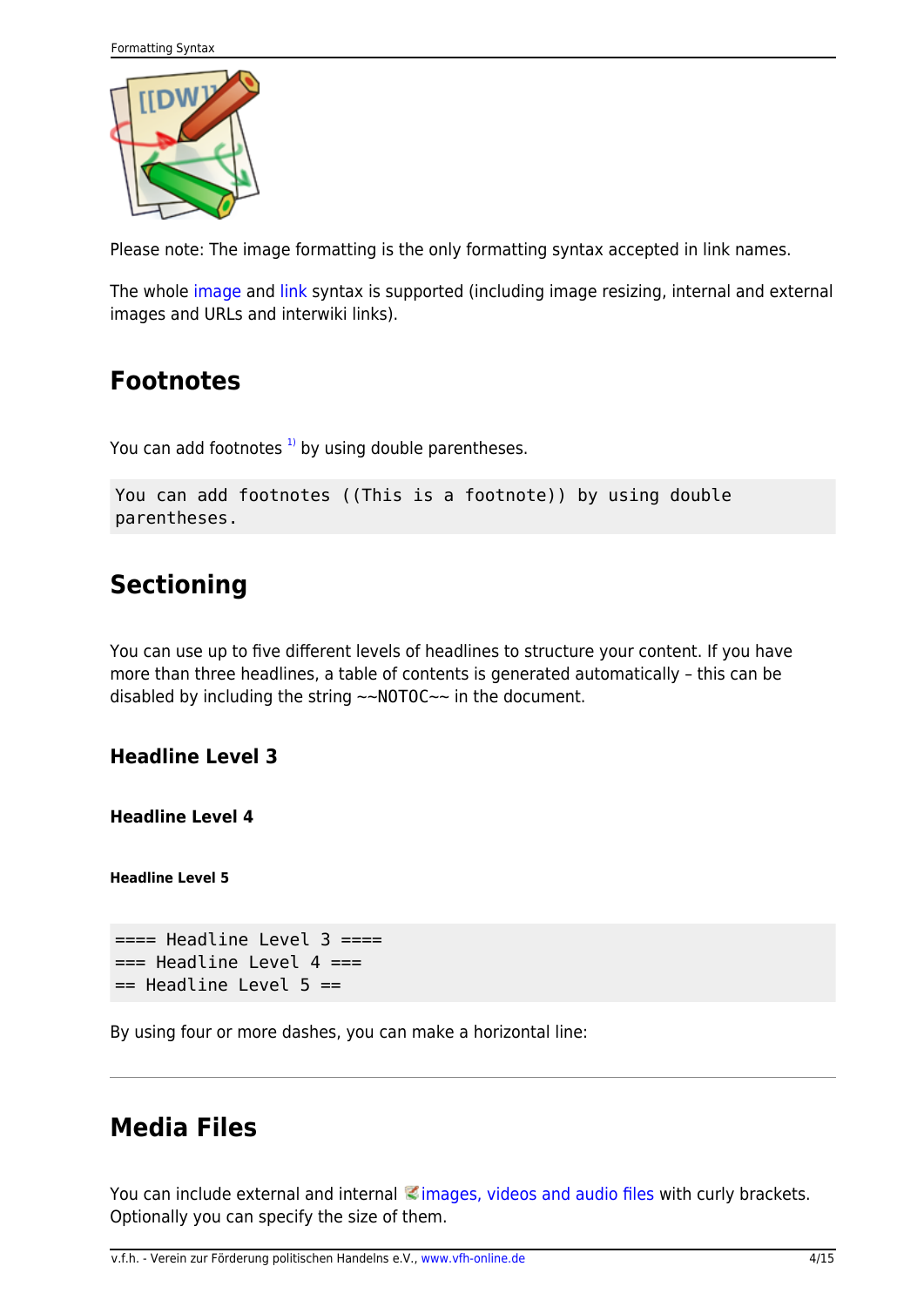

By using left or right whitespaces you can choose the alignment.

{{https://secure.php.net/images/php.gif?200x50}}







{{ wiki:dokuwiki-128.png}}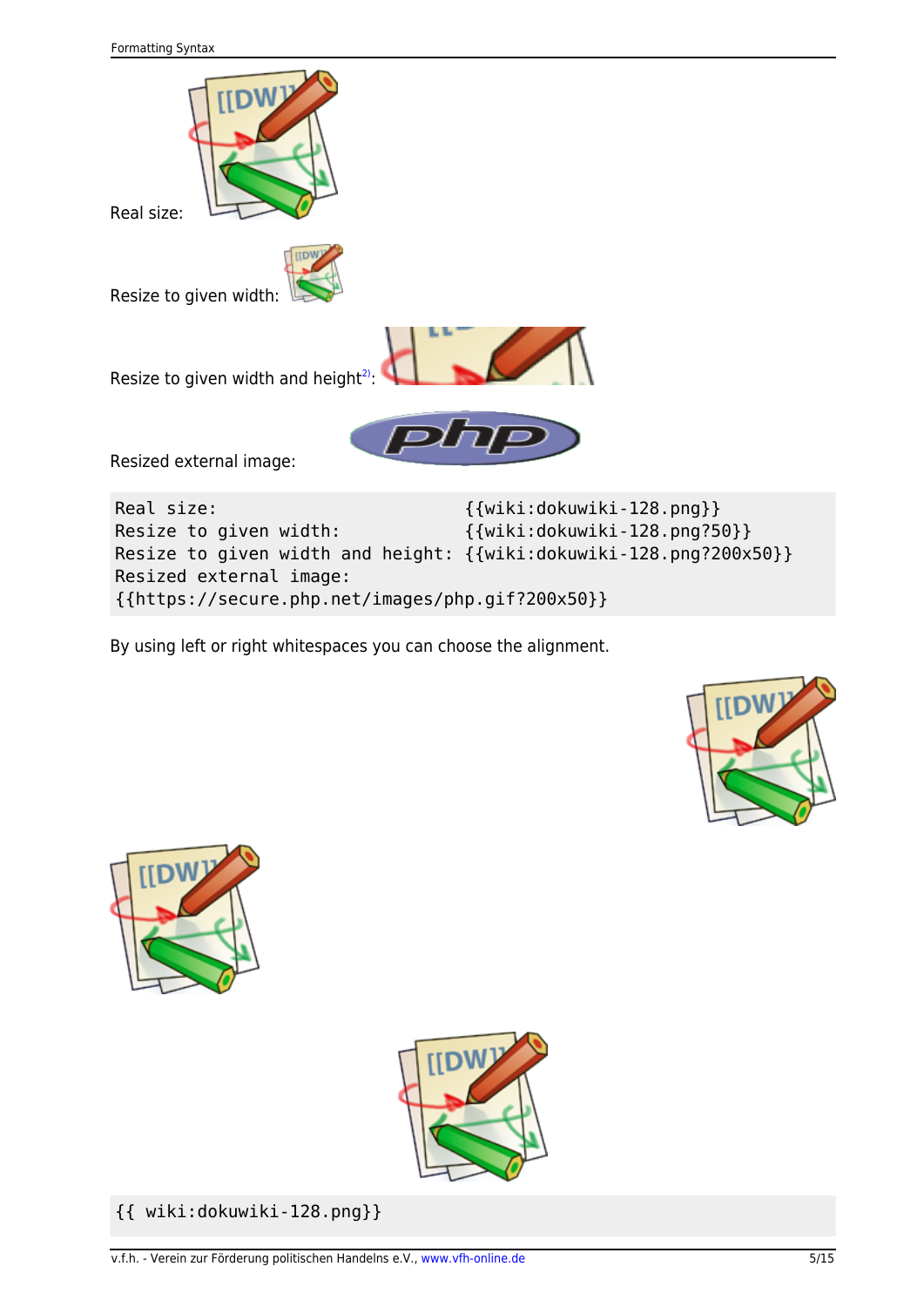```
{{wiki:dokuwiki-128.png }}
{{ wiki:dokuwiki-128.png }}
```
Of course, you can add a title (displayed as a tooltip by most browsers), too.



{{ wiki:dokuwiki-128.png |This is the caption}}

For linking an image to another page see [Image Links](#page-2-0) above.

#### **Supported Media Formats**

DokuWiki can embed the following media formats directly.

|           | Image gif,jpg,png    |
|-----------|----------------------|
|           | Video webm, ogv, mp4 |
|           | Audio  ogg, mp3, wav |
| Flash Swf |                      |

If you specify a filename that is not a supported media format, then it will be displayed as a link instead.

By adding ?linkonly you provide a link to the media without displaying it inline

```
{{wiki:dokuwiki-128.png?linkonly}}
```
[dokuwiki-128.png](https://intern.vfh-online.de/_media/wiki/dokuwiki-128.png) This is just a link to the image.

#### **Fallback Formats**

Unfortunately not all browsers understand all video and audio formats. To mitigate the problem, you can upload your file in different formats for maximum browser compatibility.

For example consider this embedded mp4 video:

```
{{video.mp4|A funny video}}
```
When you upload a video.webm and video.ogv next to the referenced video.mp4, DokuWiki will automatically add them as alternatives so that one of the three files is understood by your browser.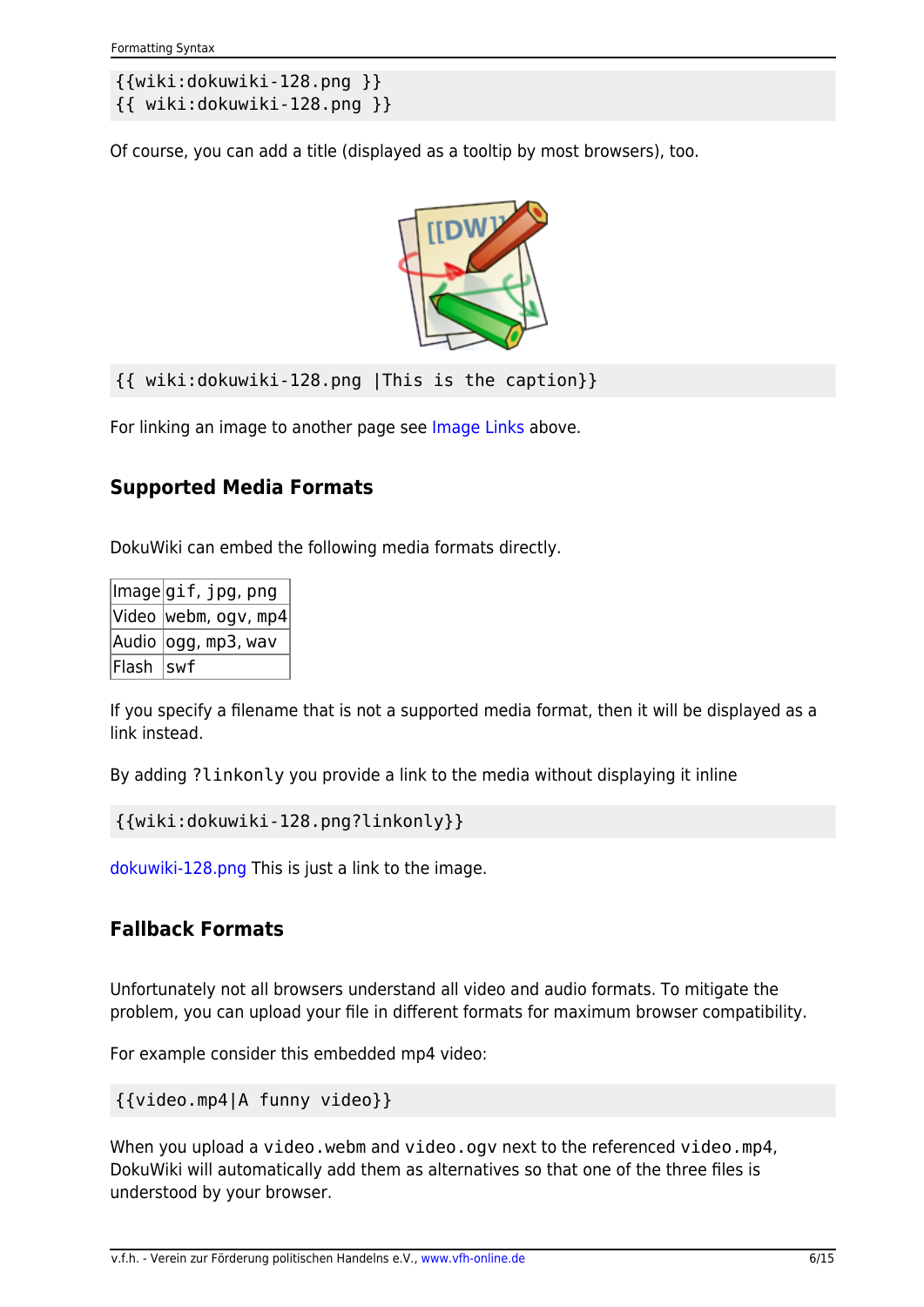Additionally DokuWiki supports a "poster" image which will be shown before the video has started. That image needs to have the same filename as the video and be either a jpg or png file. In the example above a video. jpg file would work.

# **Lists**

Dokuwiki supports ordered and unordered lists. To create a list item, indent your text by two spaces and use a \* for unordered lists or a - for ordered ones.

- This is a list
- The second item
	- You may have different levels
- Another item
- 1. The same list but ordered
- 2. Another item
	- 1. Just use indention for deeper levels
- 3. That's it

```
 * This is a list
 * The second item
   * You may have different levels
 * Another item
```
- The same list but ordered
- Another item
	- Just use indention for deeper levels
- That's it

Also take a look at the  $EFAQ$  on list items.

### **Text Conversions**

DokuWiki can convert certain pre-defined characters or strings into images or other text or HTML.

The text to image conversion is mainly done for smileys. And the text to HTML conversion is used for typography replacements, but can be configured to use other HTML as well.

#### **Text to Image Conversions**

DokuWiki converts commonly used Wemoticons to their graphical equivalents. Those [Smileys](https://www.dokuwiki.org/Smileys) and other images can be configured and extended. Here is an overview of Smileys included in DokuWiki:

- $\cdot$  8-)
- $\cdot$   $\circledcirc$  8-O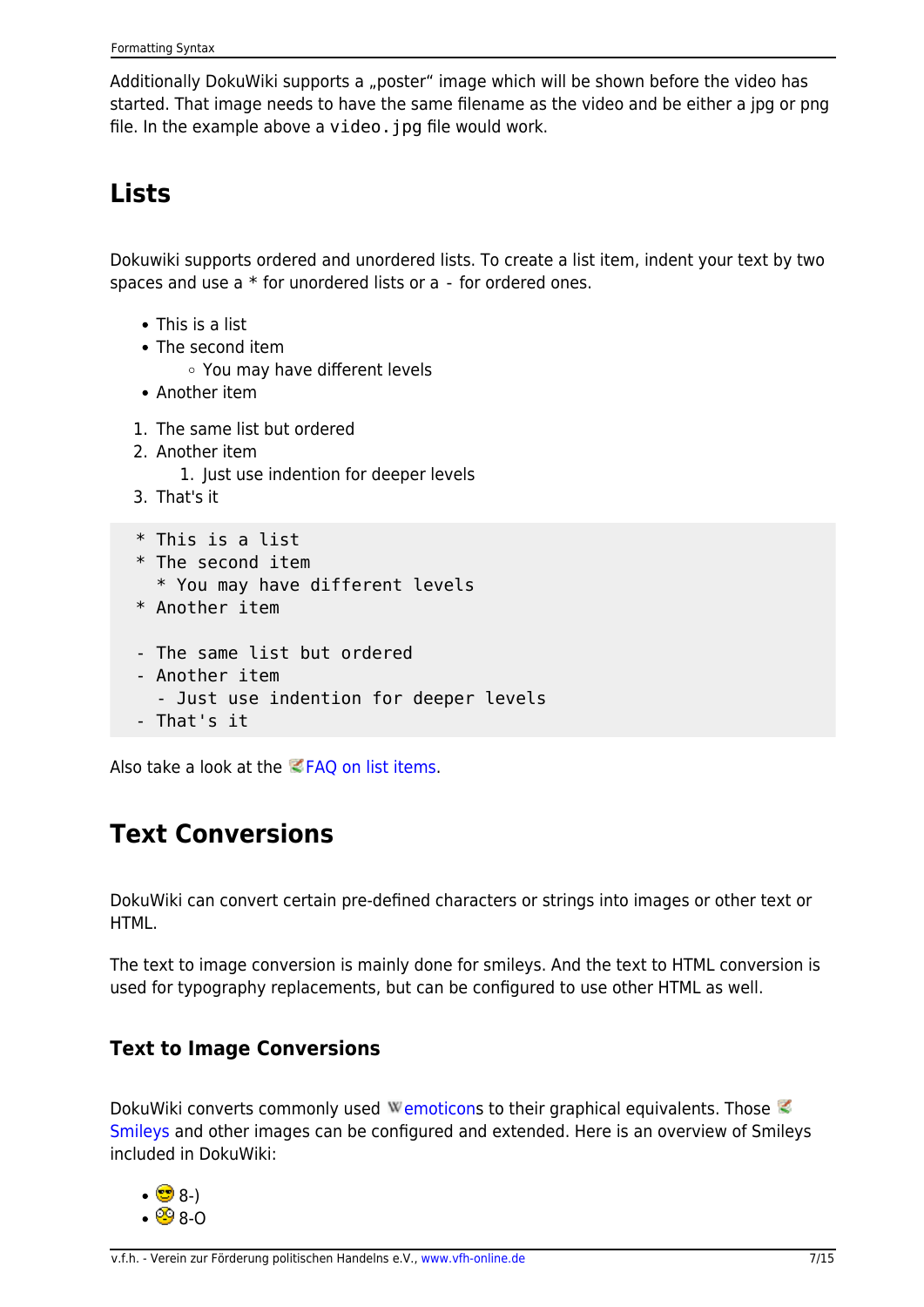| U (                           |
|-------------------------------|
| <b>⊜</b> )                    |
| <b>(B</b> =)                  |
| $\odot$ /                     |
| $\odot$ (                     |
| ☺ ?                           |
| ⊕∙D                           |
| ● P                           |
| ே -0                          |
| $\mathbb{S} \cdot \mathsf{X}$ |
| 0                             |
| $\bullet$ )                   |
| ۳                             |
| $\mathbf{2}$ ?                |
| $^\circledR$<br>٠١٠           |
| ⊜<br>וח ו                     |
| e!)<br><b>FIXME</b>           |
| elete!)<br>fπ<br>DELETEME     |

#### **Text to HTML Conversions**

Typography: [DokuWiki](https://intern.vfh-online.de/wiki/dokuwiki) can convert simple text characters to their typographically correct entities. Here is an example of recognized characters.

```
\rightarrow \leftarrow \leftrightarrow \Rightarrow \leftarrow \Rightarrow \times \times \leftarrow -640 \times 480 © <sup>™</sup> ® "He thought 'It's a man's world'..."
-> <- <-> => <= <=> >> << -- --- 640x480 (c) (tm) (r)
 "He thought 'It's a man's world'..."
```
The same can be done to produce any kind of HTML, it just needs to be added to the [pattern file.](https://www.dokuwiki.org/entities)

There are three exceptions which do not come from that pattern file: multiplication entity (640×480), 'single' and "double quotes". They can be turned off through a  $\leq$  [config option.](https://www.dokuwiki.org/config%3Atypography)

# **Quoting**

Some times you want to mark some text to show it's a reply or comment. You can use the following syntax:

```
I think we should do it
> No we shouldn't
>> Well, I say we should
> Really?
```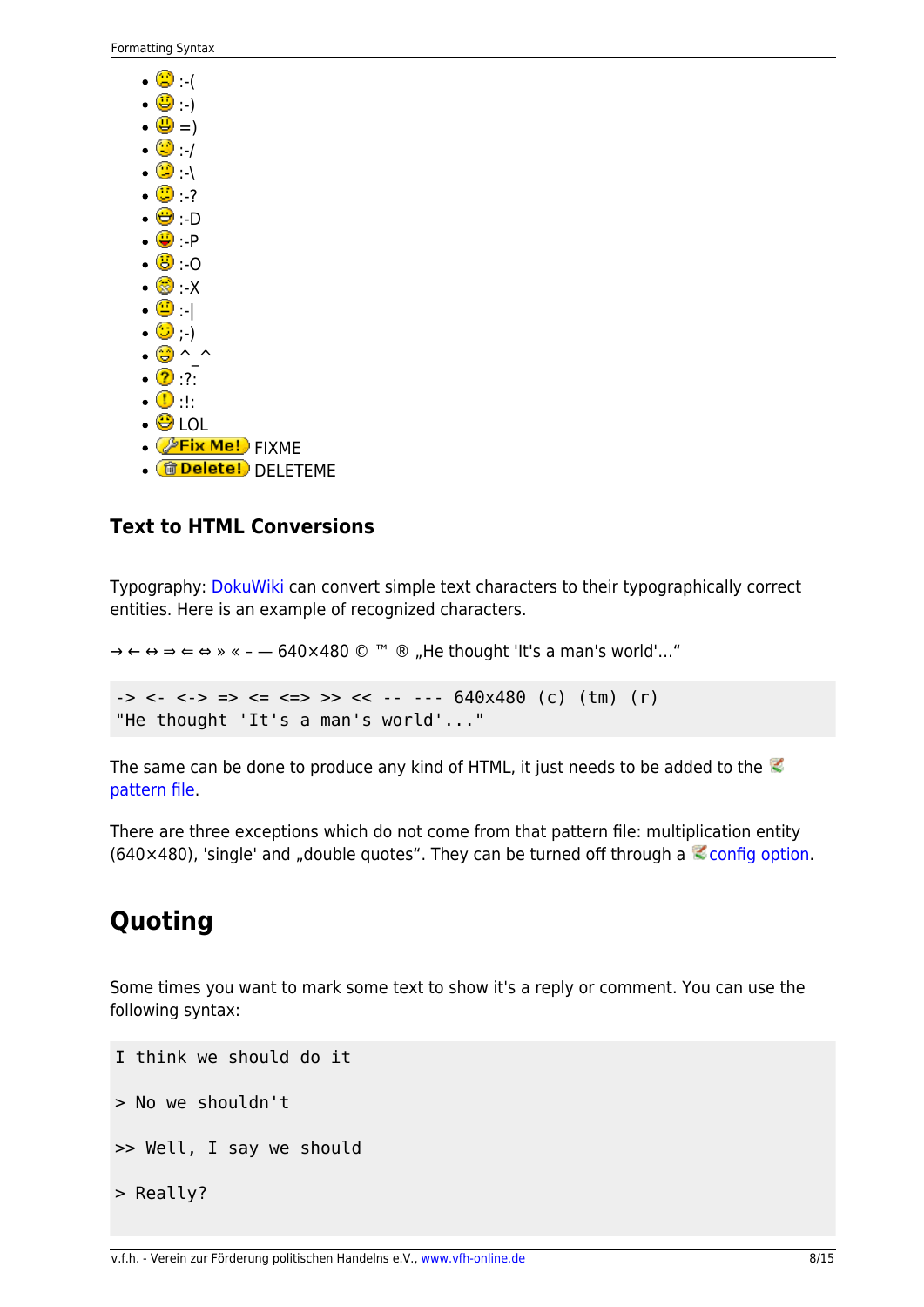>> Yes!

>>> Then lets do it!

I think we should do it

No we shouldn't

Well, I say we should

Really?

Yes!

Then lets do it!

### **Tables**

DokuWiki supports a simple syntax to create tables.

| Heading 1 Heading 2       |                                                 | <b>Heading 3</b> |  |
|---------------------------|-------------------------------------------------|------------------|--|
| Row 1 Col 1 Row 1 Col 2   | Row 1 Col 3                                     |                  |  |
|                           | Row 2 Col 1 some colspan (note the double pipe) |                  |  |
| Row 3 Col $1$ Row 3 Col 2 | Row 3 Col 3                                     |                  |  |

Table rows have to start and end with a  $\vert$  for normal rows or a  $\uparrow$  for headers.

| $\hat{}$ Heading 1 | $\hat{ }$ Heading 2 | $^{\circ}$ Heading 3                | $\lambda$ |
|--------------------|---------------------|-------------------------------------|-----------|
| Row 1 Col 1        | Row 1 Col 2         | Row 1 Col 3                         |           |
| Row 2 Col 1        |                     | some colspan (note the double pipe) |           |
| Row 3 Col 1        | Row 3 Col 2         | $\vert$ Row 3 Col 3                 |           |

To connect cells horizontally, just make the next cell completely empty as shown above. Be sure to have always the same amount of cell separators!

Vertical tableheaders are possible, too.

| <b>Heading 1</b>                      | Heading $2 $ |
|---------------------------------------|--------------|
| Heading 3 Row 1 Col 2                 | Row 1 Col 3  |
| <b>Heading 4</b> no colspan this time |              |
| Heading 5 Row 2 Col 2                 | Row 2 Col 3  |

As you can see, it's the cell separator before a cell which decides about the formatting:

|                      | $\hat{}$ Heading 1   | $^{\circ}$ Heading 2 | ⌒ |
|----------------------|----------------------|----------------------|---|
| $^{\circ}$ Heading 3 | Row 1 Col 2          | Row 1 Col 3          |   |
| $^{\circ}$ Heading 4 | no colspan this time |                      |   |
| $\hat{}$ Heading 5   | Row 2 Col 2          | Row 2 Col 3          |   |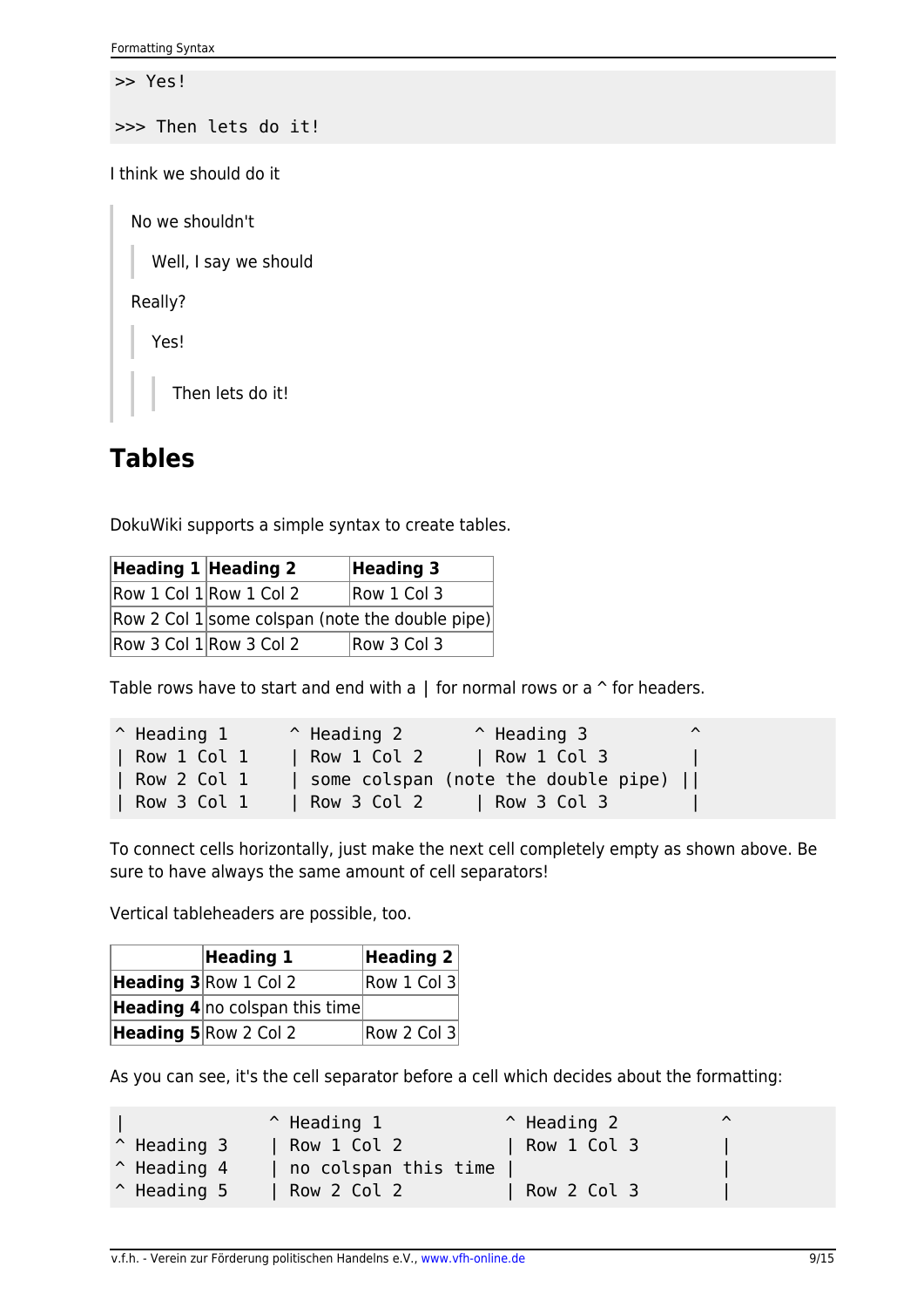You can have rowspans (vertically connected cells) by adding ::: into the cells below the one to which they should connect.

| Heading $1$ Heading 2 |                                                    | Heading 3   |
|-----------------------|----------------------------------------------------|-------------|
| Row 1 Col 1           |                                                    | Row 1 Col 3 |
|                       | Row 2 Col 1 this cell spans vertically Row 2 Col 3 |             |
| Row 3 Col 1           |                                                    | Row 2 Col 3 |

Apart from the rowspan syntax those cells should not contain anything else.

| $^{\circ}$ Heading 1 | $\hat{}$ Heading 2 | $^{\circ}$ Heading 3                     | $\lambda$ |
|----------------------|--------------------|------------------------------------------|-----------|
| Row 1 Col 1          |                    | this cell spans vertically   Row 1 Col 3 |           |
| Row 2 Col 1          | 1:1:1              | Row 2 Col 3                              |           |
| Row 3 Col 1          | -11 - 11 - 11      | Row 2 Col 3                              |           |

You can align the table contents, too. Just add at least two whitespaces at the opposite end of your text: Add two spaces on the left to align right, two spaces on the right to align left and two spaces at least at both ends for centered text.

| <b>Table with alignment</b> |       |        |  |
|-----------------------------|-------|--------|--|
| right<br>lleft<br>center    |       |        |  |
| lleft                       | right | center |  |
|                             |       |        |  |

This is how it looks in the source:

| $\lambda$ | Table with alignment | $\lambda \lambda \lambda$ |
|-----------|----------------------|---------------------------|
|           | right  center  left  |                           |
| lleft     | right  center        |                           |
|           |                      |                           |

Note: Vertical alignment is not supported.

### **No Formatting**

If you need to display text exactly like it is typed (without any formatting), enclose the area either with <nowiki> tags or even simpler, with double percent signs  $%$ .

This is some text which contains addresses like this: http://www.splitbrain.org and \*\*formatting\*\*, but nothing is done with it. The same is true for  $//$  this text// with a smiley ;-).

```
<nowiki>
This is some text which contains addresses like this:
http://www.splitbrain.org and **formatting**, but nothing is done
with it.
</nowiki>
The same is true for %// this text// with a smiley ;-) %.
```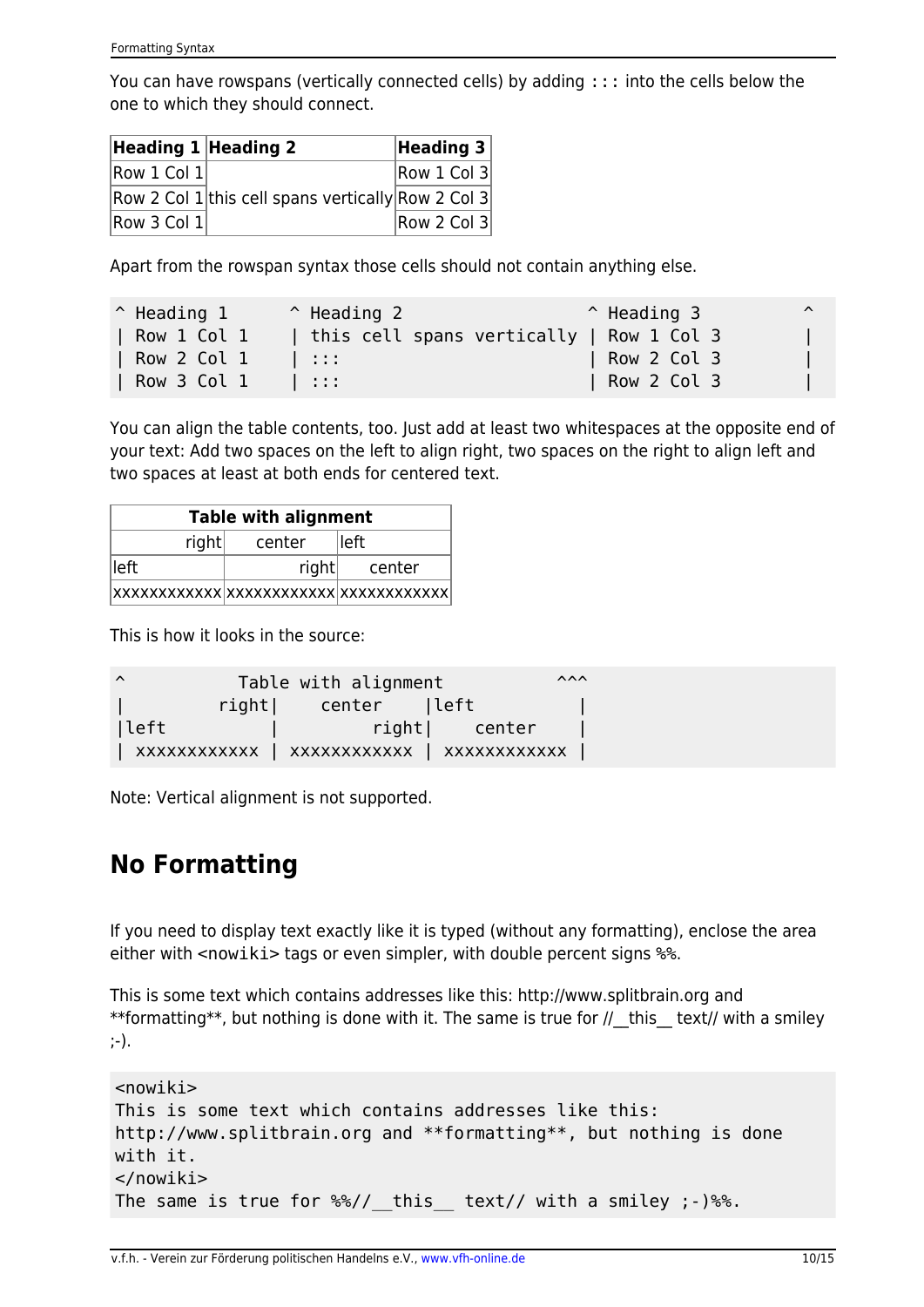# **Code Blocks**

You can include code blocks into your documents by either indenting them by at least two spaces (like used for the previous examples) or by using the tags <code> or <file>.

This is text is indented by two spaces.

This is preformatted code all spaces are preserved: like <-this

This is pretty much the same, but you could use it to show that you quoted a file.

Those blocks were created by this source:

This is text is indented by two spaces.

scode></code> This is preformatted code all spaces are preserved: like <-this  $\langle$  code>

<file> This is pretty much the same, but you could use it to show that you quoted a file. </file>

#### **Syntax Highlighting**

[DokuWiki](https://intern.vfh-online.de/wiki/dokuwiki) can highlight sourcecode, which makes it easier to read. It uses the [GeSHi](http://qbnz.com/highlighter/) Generic Syntax Highlighter – so any language supported by GeSHi is supported. The syntax uses the same code and file blocks described in the previous section, but this time the name of the language syntax to be highlighted is included inside the tag, e.g. <code java> or <file java>.

```
/**
  * The HelloWorldApp class implements an application that
  * simply displays "Hello World!" to the standard output.
 */
class HelloWorldApp {
     public static void main(String[] args) {
         System.out.println("Hello World!"); //Display the string.
     }
}
```
The following language strings are currently recognized: 4cs 6502acme 6502kickass 6502tasm 68000devpac abap actionscript3 actionscript ada aimms algol68 apache applescript apt sources arm asm asp asymptote autoconf autohotkey autoit avisynth awk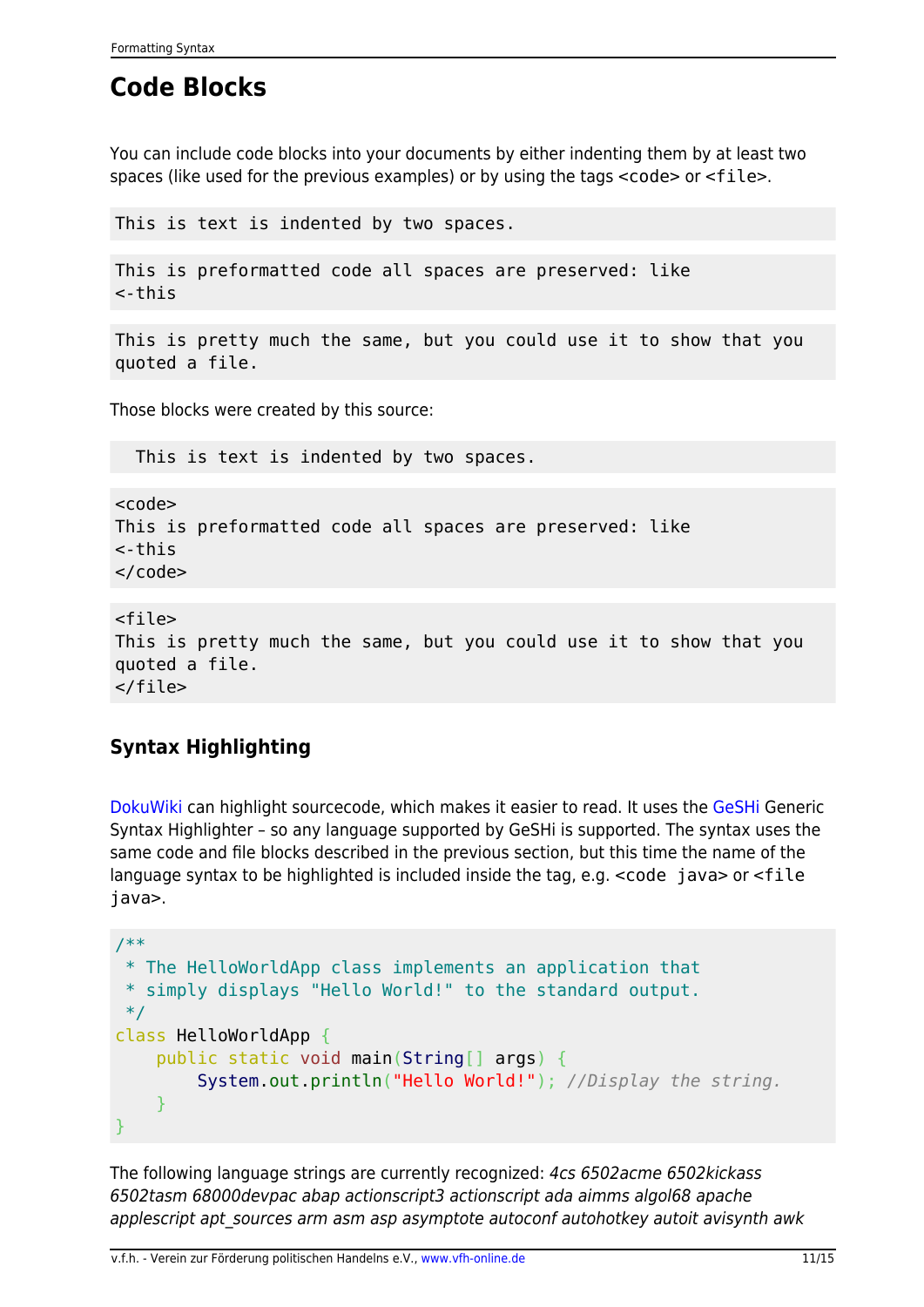bascomavr bash basic4gl batch bf biblatex bibtex blitzbasic bnf boo caddcl cadlisp ceylon cfdg cfm chaiscript chapel cil c\_loadrunner clojure c\_mac cmake cobol coffeescript c cpp cppqt cpp-winapi csharp css cuesheet c\_winapi dart dcl dcpu16 dcs delphi diff div dos dot d ecmascript eiffel email epc e erlang euphoria ezt f1 falcon fo fortran freebasic freeswitch fsharp gambas gdb genero genie gettext glsl gml gnuplot go groovy gwbasic haskell haxe hicest hq9plus html html4strict html5 icon idl ini inno intercal io ispfpanel java5 java javascript jcl j jquery julia kixtart klonec klonecpp kotlin latex lb ldif lisp llvm locobasic logtalk lolcode lotusformulas lotusscript lscript lsl2 lua m68k magiksf make mapbasic mathematica matlab mercury metapost mirc mk-61 mmix modula2 modula3 mpasm mxml mysql nagios netrexx newlisp nginx nimrod nsis oberon2 objc objeck ocaml-brief ocaml octave oobas oorexx oracle11 oracle8 oxygene oz parasail parigp pascal pcre perl6 perl per pf phix phpbrief php pic16 pike pixelbender pli plsql postgresql postscript povray powerbuilder powershell proftpd progress prolog properties providex purebasic pycon pys60 python qbasic qml q racket rails rbs rebol reg rexx robots roff rpmspec rsplus ruby rust sas sass scala scheme scilab scl sdlbasic smalltalk smarty spark sparql sql sshconfig standardml stonescript swift systemverilog tclegg tcl teraterm texgraph text thinbasic tsql twig typoscript unicon upc urbi uscript vala vbnet vb vbscript vedit verilog vhdl vim visualfoxpro visualprolog whitespace whois winbatch wolfram xbasic xml xojo xorg\_conf xpp yaml z80 zxbasic

There are additional [advanced options](https://www.dokuwiki.org/syntax_highlighting) available for syntax highlighting, such as highlighting lines or adding line numbers.

#### **Downloadable Code Blocks**

When you use the  $\leq$  code> or  $\leq$  file> syntax as above, you might want to make the shown code available for download as well. You can do this by specifying a file name after language code like this:

```
<file php myexample.php>
<?php echo "hello world!"; ?>
</file>
```
[myexample.php](https://intern.vfh-online.de/_export/code/wiki/syntax?codeblock=8)

**<?php** echo "hello world!"; ?>

If you don't want any highlighting but want a downloadable file, specify a dash (-) as the language code: <code - myfile.foo>.

### **Embedding HTML and PHP**

You can embed raw HTML or PHP code into your documents by using the  $\lt$ html> or  $\lt$ php> tags. (Use uppercase tags if you need to enclose block level elements.)

HTML example: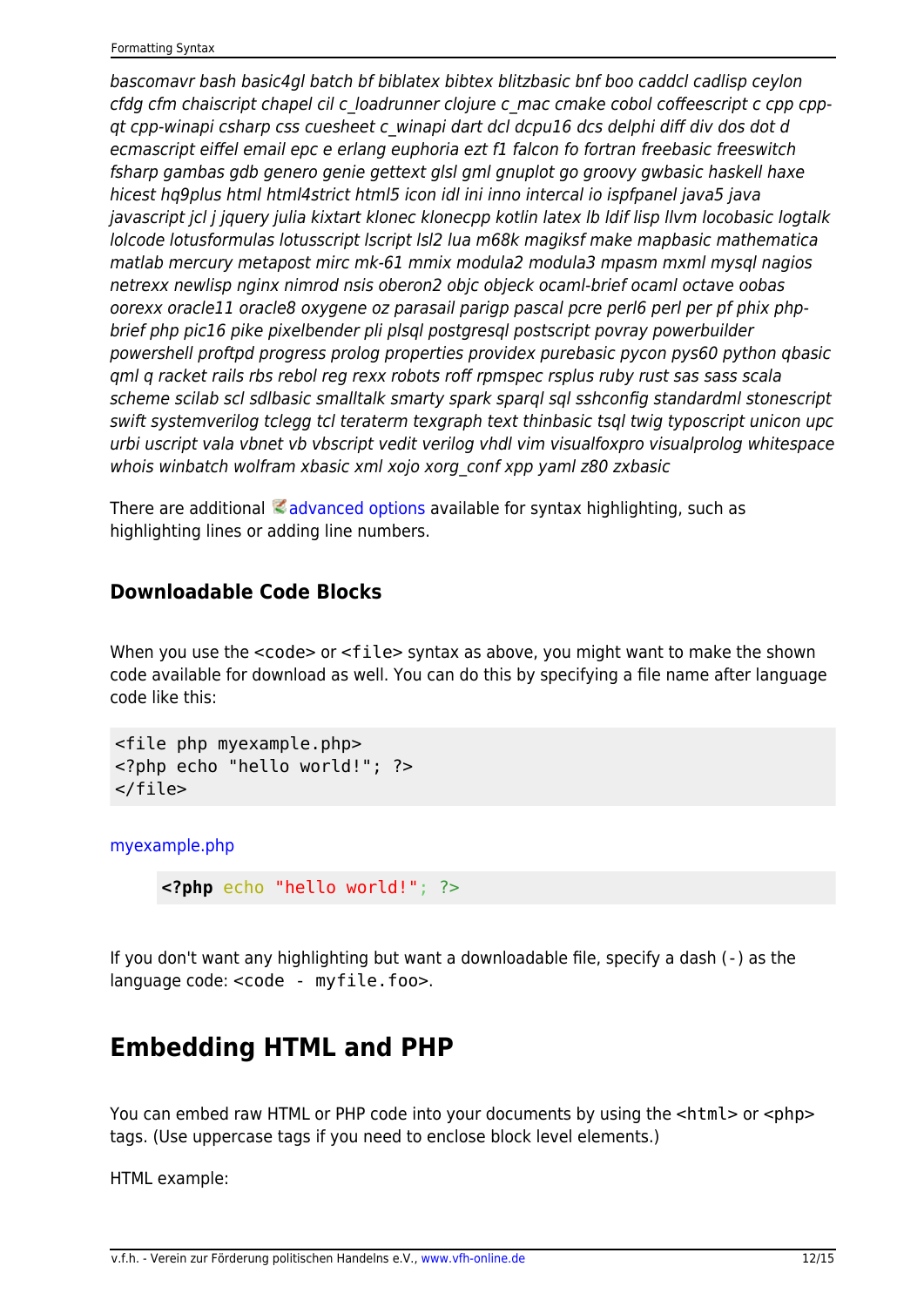```
Formatting Syntax
```

```
<html>This is some <span style="color:red;font-size:150%;">inline
HTML</span>
</html>
<HTML>
<p style="border:2px dashed red;">And this is some block HTML</p>
</HTML>
```
This is some <[span](http://december.com/html/4/element/span.html) style="color:red;font-size:150%;">inline HTML</[span](http://december.com/html/4/element/span.html)>

<**[p](http://december.com/html/4/element/p.html)** style="border:2px dashed red;">And this is some block HTML</**[p](http://december.com/html/4/element/p.html)**>

PHP example:

```
<php>echo 'The PHP version: ';
echo phpversion();
echo ' (generated inline HTML)';
</php><PHP>
echo '<table class="inline"><tr><td>The same, but inside a block
level element:</td>';
echo '<td>'.phpversion().'</td>';
echo '</tr></table>';
</PHP>
```
echo 'The PHP version: '; echo [phpversion](http://www.php.net/phpversion)(); echo ' (inline HTML)';

```
echo '<table class="inline"><tr><td>The same, but inside a block
level element:</td>';
phpversion().'</td>';
echo '</tr></table>';
```
**Please Note**: HTML and PHP embedding is disabled by default in the configuration. If disabled, the code is displayed instead of executed.

# **RSS/ATOM Feed Aggregation**

[DokuWiki](https://intern.vfh-online.de/wiki/dokuwiki) can integrate data from external XML feeds. For parsing the XML feeds, [SimplePie](http://simplepie.org/) is used. All formats understood by SimplePie can be used in DokuWiki as well. You can influence the rendering by multiple additional space separated parameters:

|         | <b>Parameter Description</b>                                           |  |  |
|---------|------------------------------------------------------------------------|--|--|
|         | any number will be used as maximum number items to show, defaults to 8 |  |  |
| reverse | display the last items in the feed first                               |  |  |
| author  | show item authors names                                                |  |  |
| date    | show item dates                                                        |  |  |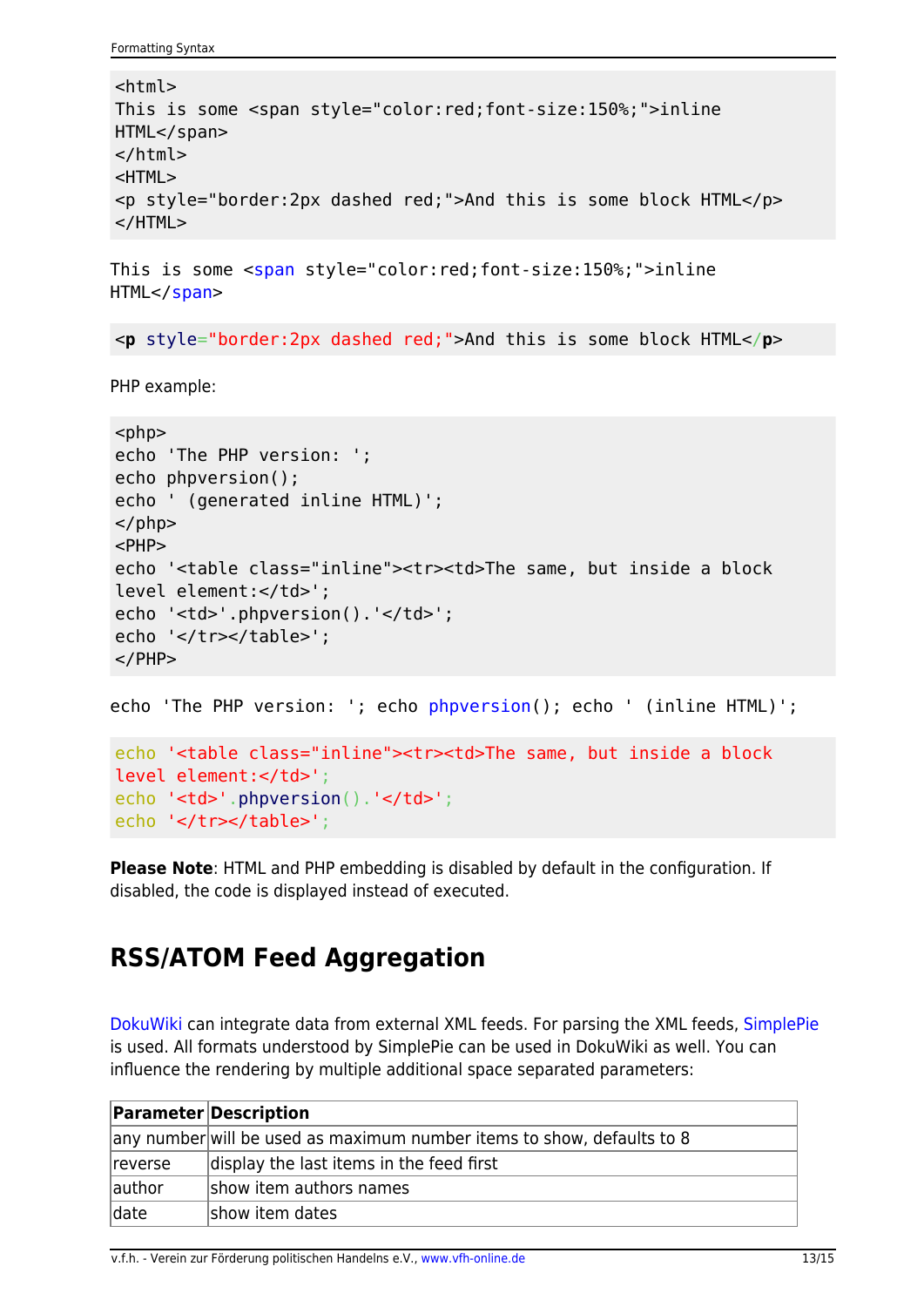|        | <b>Parameter Description</b>                                                                |
|--------|---------------------------------------------------------------------------------------------|
|        | description show the item description. If $\leq$ HTML is disabled all tags will be stripped |
| nosort | do not sort the items in the feed                                                           |
| n[dhm] | refresh period, where $d =$ days, h=hours, m=minutes. (e.g. $12h = 12$ hours).              |

The refresh period defaults to 4 hours. Any value below 10 minutes will be treated as 10 minutes. [DokuWiki](https://intern.vfh-online.de/wiki/dokuwiki) will generally try to supply a cached version of a page, obviously this is inappropriate when the page contains dynamic external content. The parameter tells [DokuWiki](https://intern.vfh-online.de/wiki/dokuwiki) to re-render the page if it is more than refresh period since the page was last rendered.

By default the feed will be sorted by date, newest items first. You can sort it by oldest first using the reverse parameter, or display the feed as is with nosort.

#### **Example:**

{{rss>http://slashdot.org/index.rss 5 author date 1h }}

- [Crypto Platform Vauld Suspends Withdrawals, Trading Amid 'Financial Challenges'](https://slashdot.org/story/22/07/04/1445243/crypto-platform-vauld-suspends-withdrawals-trading-amid-financial-challenges?utm_source=rss1.0mainlinkanon&utm_medium=feed) von msmash (04.07.2022)
- [Hacker Claims To Have Stolen Data of 1 Billion Chinese From Police](https://yro.slashdot.org/story/22/07/04/1330230/hacker-claims-to-have-stolen-data-of-1-billion-chinese-from-police?utm_source=rss1.0mainlinkanon&utm_medium=feed) von msmash (04.07.2022)
- [Microsoft Finds 'Raspberry Robin' Worm in Hundreds of Windows Networks](https://tech.slashdot.org/story/22/07/04/041202/microsoft-finds-raspberry-robin-worm-in-hundreds-of-windows-networks?utm_source=rss1.0mainlinkanon&utm_medium=feed) von EditorDavid (04.07.2022)
- [A Library of Books No One Can Read For 100 Years](https://news.slashdot.org/story/22/07/04/0345201/a-library-of-books-no-one-can-read-for-100-years?utm_source=rss1.0mainlinkanon&utm_medium=feed) von EditorDavid (04.07.2022)
- [Texts and Web Searches Have Been Used to Prosecute Women for Abortions](https://yro.slashdot.org/story/22/07/04/0430249/texts-and-web-searches-have-been-used-to-prosecute-women-for-abortions?utm_source=rss1.0mainlinkanon&utm_medium=feed) von EditorDavid (04.07.2022)

# **Control Macros**

Some syntax influences how DokuWiki renders a page without creating any output it self. The following control macros are availble:

| Macro                      | Description                                                                                                                                                                                                                  |
|----------------------------|------------------------------------------------------------------------------------------------------------------------------------------------------------------------------------------------------------------------------|
| $\sim$ NOTOC $\sim$ $\sim$ | If this macro is found on the page, no table of contents will be created                                                                                                                                                     |
|                            | DokuWiki caches all output by default. Sometimes this might not be wanted<br>$\sim$ NOCACHE $\sim$ (eg. when the $\lt$ php> syntax above is used), adding this macro will force<br>DokuWiki to rerender a page on every call |

### **Syntax Plugins**

DokuWiki's syntax can be extended by  $\leq$  [Plugins.](https://www.dokuwiki.org/plugins) How the installed plugins are used is described on their appropriate description pages. The following syntax plugins are available in this particular DokuWiki installation:

- [ckgedit](https://www.dokuwiki.org/plugin:ckgedit) 2021-09-08 von [Myron Turner](mailto:turnermm02@shaw.ca) WYSIWYG plugin for Dokuwiki
- [Definition List plugin](https://www.dokuwiki.org/plugin:definitionlist) 2017-08-17 von [Chris Smith, LarsDW223](mailto:chris@jalakai.co.uk)